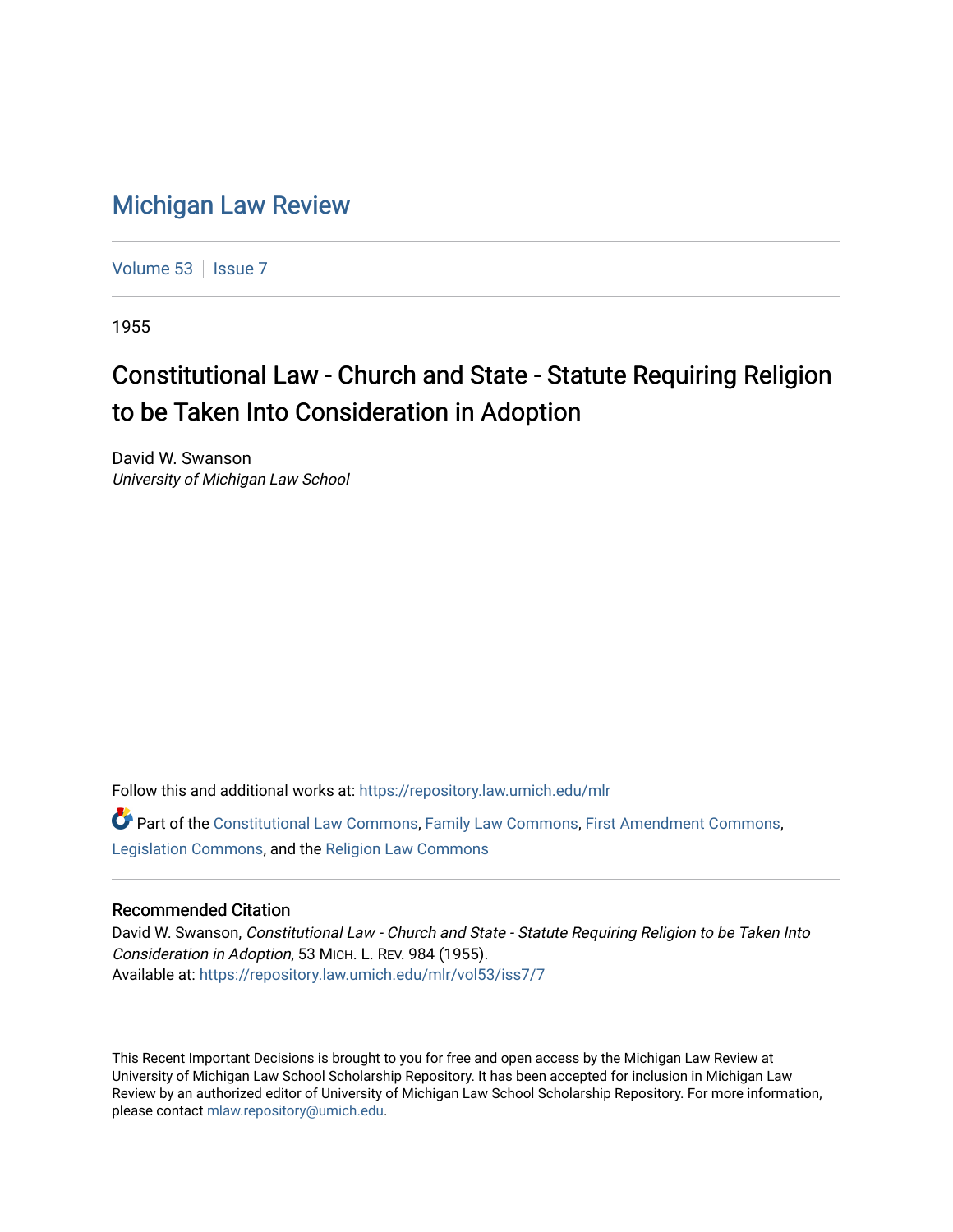CONSTITUTIONAL LAW-CHURCH AND STATE-STATUTE REQUIRING RELI-GION TO BE TAKEN INTO CONSIDERATION IN ADOPTION-In 1951, a Jewish couple obtained custody of illegitimate twins who were then two weeks old. In 1954, the couple formally sought to adopt the children. Although petitioners were otherwise qualified to act as parents, a Massachusetts statute provides that "in making orders for adoption, the judge when practicable must give custody only to persons of the same religious faith as that of the child."1 The twins' natural mother was Catholic but had consented in writing to adoption by the petitioners and to rearing of the children in the Jewish faith. The lower court found that several Catholic couples had filed applications with the Catholic Charities Bureau to adopt Catholic children of the age of the twins, and thus that it was "practicable" to "give custody only to persons" of Catholic faith. On appeal, *held*, affirmed. The statute does not violate the First Amendment<sup>2</sup> since it treats all religions alike and does not require, prevent or hamper any exercise of religion. The mother's interest was only that the babies were in a good home; she permitted rather than commanded the adoption. *Petitions of Goldman,*  (Mass. 1954) 121 N.E. (2d) 843, cert. den. 348 U.S. 942, 75 S.Ct. 363 (1955).

Although the Supreme Court has dealt with numerous cases involving religious freedom in recent years, the principal case lies in an area of church-state relations upon which it has not yet passed. However, no less than 43 jurisdictions have statutes similar to that of Massachusetts, although there has been no interpretation of these statutes in 34 of them.3 In spite of the fact that **the**  initial reaction may indicate that such statutes are unconstitutional, it would seem unwise to apply strictly the metaphorical "wall of separation"<sup>4</sup> to this area of church and state.<sup>5</sup> A holding that the state in adoption proceedings can

l Mass. Laws Ann. (Supp. 1952) c. 210, §5B.

 $4$  See Everson v. Board of Education, 330 U.S. 1, 67 S.Ct. 504 (1947); McCollum v. Board of Education, 333 U.S. 203, 68 S.Ct. 461 (1948).

<sup>5</sup>It should be noted that in spite of the fact that such statutes limit the number of children that a prospective parent may adopt, they do not interfere with the person's freedom of religious belief.

<sup>2</sup>"Congress shall make no law respecting an establishment of religion, or prohibiting the free exercise thereof .••• " U.S. CoNsT., amend. I.

<sup>3</sup> 54 CoL. L. REv. 376 (1954) (pp. 396-403, for the types and scope of these statutes; pp. 376-377, for interpretations given to some of these statutes). See also 22 A.L.R. (2d) 696 (1952); 23 A.LR. (2d) 701 (1952); 28 IND. L.J. 401 (1953); 59 YALE L.J. 715 (1950).